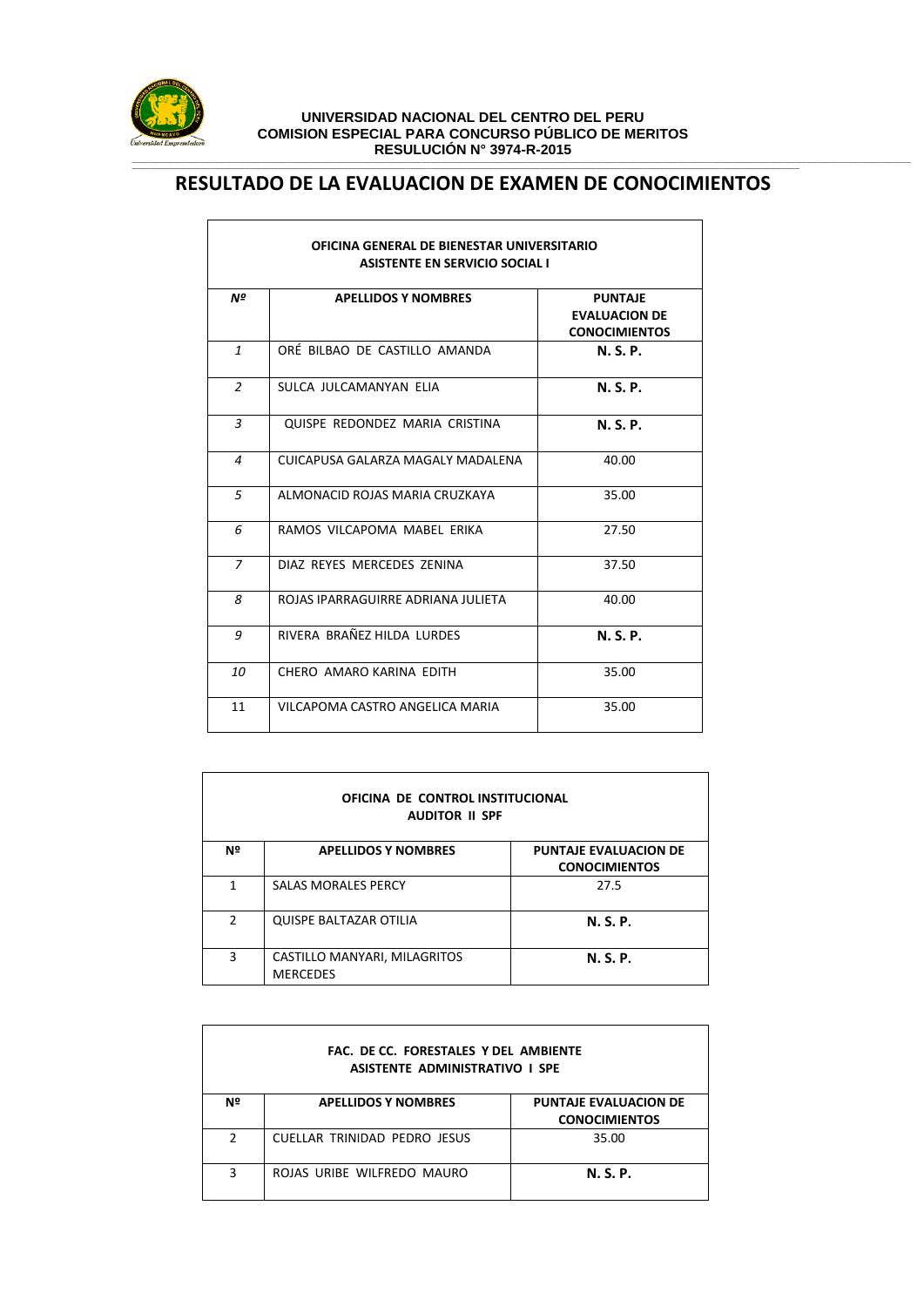| FACULTAD DE CC. FORESTALES Y MEDIO AMBIENTE - ESTACIÓN AGROPECUARIA EL<br><b>MANTARO</b><br>ASISTENTE SERVIDOR DE RECURSOS NATURALES |                              |                                                      |  |
|--------------------------------------------------------------------------------------------------------------------------------------|------------------------------|------------------------------------------------------|--|
| Nº                                                                                                                                   | <b>APELLIDOS Y NOMBRES</b>   | <b>PUNTAJE EVALUACION DE</b><br><b>CONOCIMIENTOS</b> |  |
| 1                                                                                                                                    | OSCANOA CONDOR, HAYDE IRENE  | 37.5                                                 |  |
| $\mathcal{P}$                                                                                                                        | FELIX TELLO, BETZABE JUANITA | <b>N.S.P.</b>                                        |  |

r

| OFICINA DE EMPLEO Y DESARROLLO DE PERSONAL<br><b>OFICINISTA I</b> |                            |                                                      |  |
|-------------------------------------------------------------------|----------------------------|------------------------------------------------------|--|
| Nº                                                                | <b>APELLIDOS Y NOMBRES</b> | <b>PUNTAJE EVALUACION DE</b><br><b>CONOCIMIENTOS</b> |  |
| 1                                                                 | QUISPE POMA MONICA LILIANA | 42.50                                                |  |

| OFICINA DE TESORERIA<br><b>TECNICO ADMINISTRATIVO I</b> |                            |                                                      |  |  |
|---------------------------------------------------------|----------------------------|------------------------------------------------------|--|--|
| Nº                                                      | <b>APELLIDOS Y NOMBRES</b> | <b>PUNTAJE EVALUACION DE</b><br><b>CONOCIMIENTOS</b> |  |  |
| 1                                                       | CALLE SUAREZ ROSARIO       | 27.50                                                |  |  |

| <b>FACULTAD DE ANTROPOLOGIA</b><br><b>TECNICO ADMINISTRATIVO I STA</b> |                               |                                                      |  |  |
|------------------------------------------------------------------------|-------------------------------|------------------------------------------------------|--|--|
| Nº                                                                     | <b>APELLIDOS Y NOMBRES</b>    | <b>PUNTAJE EVALUACION DE</b><br><b>CONOCIMIENTOS</b> |  |  |
| 1                                                                      | LANGA CARRIÓN ZULMA VALENTINA | 45.00                                                |  |  |

| FACULTAD DE INGENIERÍA DE MINAS<br><b>TECNICO ADMINISTRATIVO I</b> |                            |                                                      |  |
|--------------------------------------------------------------------|----------------------------|------------------------------------------------------|--|
| Nº                                                                 | <b>APELLIDOS Y NOMBRES</b> | <b>PUNTAJE EVALUACION DE</b><br><b>CONOCIMIENTOS</b> |  |
| 1                                                                  | ORÉ TARAZONA ERICK ANTON   | 45.00                                                |  |